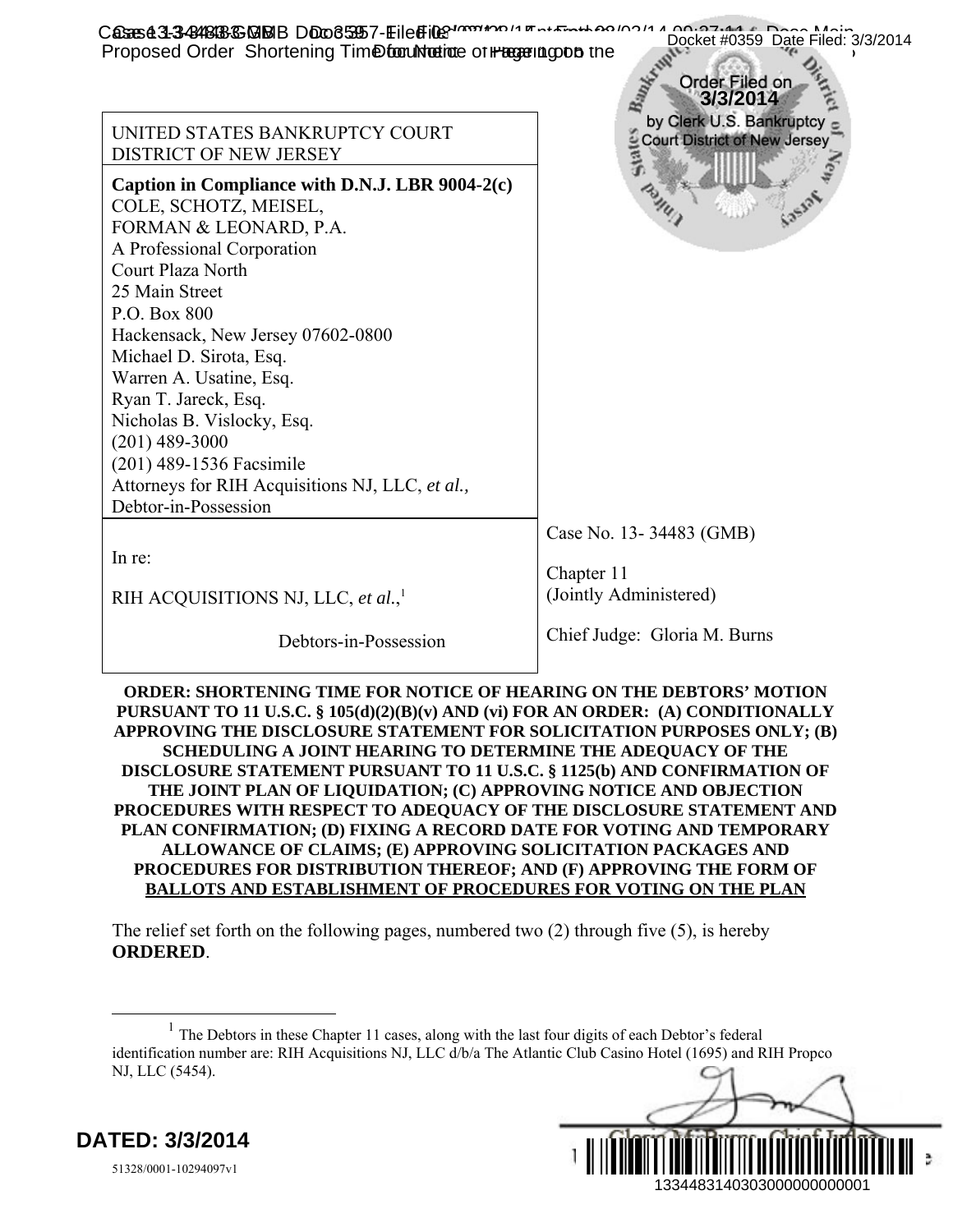| (Page 2)          | C <del>QSzS43-3424198BSDBUB</del> BDD00653957-Eile@Fi033100321248/14Ent@Fatch03310031224009427241517:0DesD&\$ain<br>Proposed Order Shortening Time for the function of Plageriago 65 the Debtors' Motio Page 2 of 5 |
|-------------------|---------------------------------------------------------------------------------------------------------------------------------------------------------------------------------------------------------------------|
| Debtor:           | RIH ACQUISITIONS NJ, LLC, et al.                                                                                                                                                                                    |
| Case No:          | 13-34483 (GMB)                                                                                                                                                                                                      |
| Caption of Order: | ORDER SHORTENING TIME FOR NOTICE OF HEARING ON THE                                                                                                                                                                  |
|                   | DEBTOR'S MOTION PURSUANT TO 11 U.S.C. §105(d)(2)(B)(v) AND (vi)                                                                                                                                                     |
|                   | FOR AN ORDER:: (A) CONDITIONALLY APPROVING THE DISCLOSURE                                                                                                                                                           |
|                   | STATEMENT FOR SOLICITATION PURPOSES ONLY; (B) SCHEDULING                                                                                                                                                            |
|                   | A JOINT HEARING TO DETERMINE THE ADEQUACY OF THE                                                                                                                                                                    |
|                   | DISCLOSURE STATEMENT PURSUANT TO 11 U.S.C. § 1125(b) AND                                                                                                                                                            |
|                   | CONFIRMATION OF THE JOINT PLAN OF LIQUIDATION; (C)                                                                                                                                                                  |
|                   | APPROVING NOTICE AND OBJECTION PROCEDURES WITH RESPECT                                                                                                                                                              |
|                   | TO ADEQUACY OF THE DISCLOSURE STATEMENT AND PLAN                                                                                                                                                                    |
|                   | CONFIRMATION; (D) FIXING A RECORD DATE FOR VOTING AND                                                                                                                                                               |
|                   | TEMPORARY ALLOWANCE OF CLAIMS; (E) APPROVING                                                                                                                                                                        |
|                   | SOLICITATION PACKAGES AND PROCEDURES FOR DISTRIBUTION                                                                                                                                                               |
|                   | THEREOF; AND (F) APPROVING THE FORM OF BALLOTS AND                                                                                                                                                                  |
|                   | ESTABLISHMENT OF PROCEDURES FOR VOTING ON THE PLAN                                                                                                                                                                  |
|                   |                                                                                                                                                                                                                     |

THIS MATTER having been opened to the Court by RIH Acquisitions NJ, LLC d/b/a The Atlantic Club Casino Hotel and RIH Propco NJ, LLC, the within debtors and debtors-inpossession (the "**Debtors**"), by and through their counsel, Cole, Schotz, Meisel, Forman & Leonard, P.A., upon the Debtors' Application for an Order Shortening Time (the "**Application**") for notice of a hearing on the Debtors' motion (the "**Motion**") for an Order: (a) conditionally approving the Disclosure Statement (the "**Disclosure Statement**") pursuant to Section 1125 of the Bankruptcy Code for the Joint Plan of Liquidation (as may be amended, the "**Plan**") for solicitation purposes, (b) scheduling a joint hearing to determine the adequacy of the Disclosure Statement and confirmation of the Plan; (c) approving notice and objection procedures in respect of adequacy of the Disclosure Statement and Plan confirmation; (d) fixing a record date for voting and procedures for temporary allowance of claims, (e) approving solicitation packages and distribution procedures for same, and (f) approving the form of ballots and establishment of procedures for voting on the Plan; and the Court having considered the Application and determined that good cause exists for entry of this Order,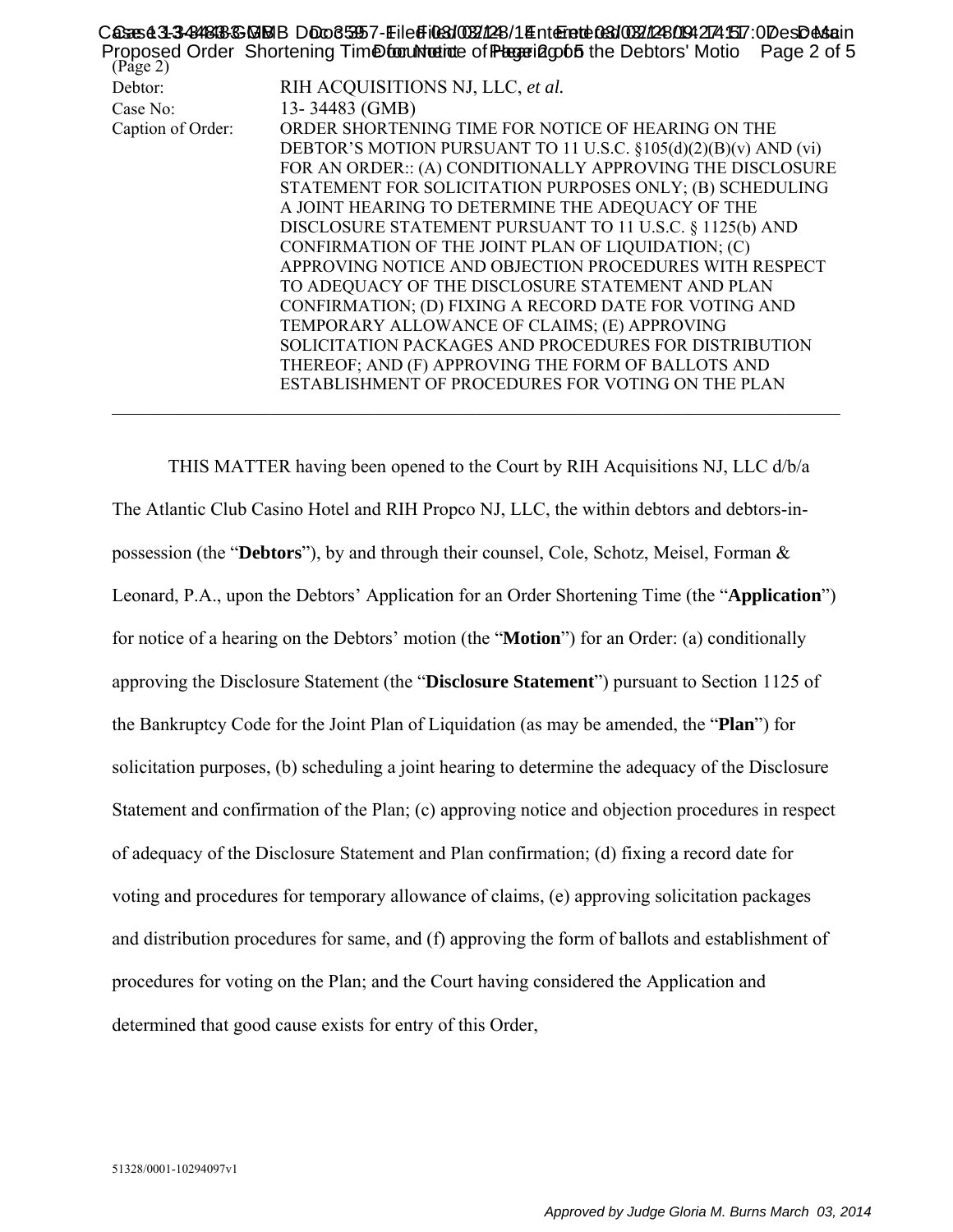| $(Page\ 3)$       | C <del>QSzS43-3424198BSDBUB</del> BDD00653957-Eile@Fi033100321248/14Ent@Fatch03310031224009427241517:0DesD&\$ain<br>Proposed Order Shortening Time for the interestigation of the Debtors' Motio Page 3 of 5 |
|-------------------|--------------------------------------------------------------------------------------------------------------------------------------------------------------------------------------------------------------|
| Debtor:           | RIH ACQUISITIONS NJ, LLC, et al.                                                                                                                                                                             |
| Case No:          | 13-34483 (GMB)                                                                                                                                                                                               |
| Caption of Order: | ORDER SHORTENING TIME FOR NOTICE OF HEARING ON THE                                                                                                                                                           |
|                   | DEBTOR'S MOTION PURSUANT TO 11 U.S.C. §105(d)(2)(B)(v) AND (vi)                                                                                                                                              |
|                   | FOR AN ORDER:: (A) CONDITIONALLY APPROVING THE DISCLOSURE                                                                                                                                                    |
|                   | STATEMENT FOR SOLICITATION PURPOSES ONLY; (B) SCHEDULING                                                                                                                                                     |
|                   | A JOINT HEARING TO DETERMINE THE ADEQUACY OF THE                                                                                                                                                             |
|                   | DISCLOSURE STATEMENT PURSUANT TO 11 U.S.C. § 1125(b) AND                                                                                                                                                     |
|                   | CONFIRMATION OF THE JOINT PLAN OF LIQUIDATION; (C)                                                                                                                                                           |
|                   | APPROVING NOTICE AND OBJECTION PROCEDURES WITH RESPECT                                                                                                                                                       |
|                   | TO ADEQUACY OF THE DISCLOSURE STATEMENT AND PLAN                                                                                                                                                             |
|                   | CONFIRMATION; (D) FIXING A RECORD DATE FOR VOTING AND                                                                                                                                                        |
|                   | TEMPORARY ALLOWANCE OF CLAIMS; (E) APPROVING                                                                                                                                                                 |
|                   | SOLICITATION PACKAGES AND PROCEDURES FOR DISTRIBUTION                                                                                                                                                        |
|                   | THEREOF; AND (F) APPROVING THE FORM OF BALLOTS AND                                                                                                                                                           |
|                   | ESTABLISHMENT OF PROCEDURES FOR VOTING ON THE PLAN                                                                                                                                                           |
|                   |                                                                                                                                                                                                              |

IT IS ORDERED as follows::

1. The time period required by D.N.J. LBR 9013-1(a) for notice of a hearing on the Motion is hereby shortened as set forth herein.

2. The hearing on the Motion shall be conducted on  $\text{March } 10$ , 2014, at

11:00 a .m., before the Honorable Gloria M. Burns, Chief United States Bankruptcy Judge, at the United States Bankruptcy Court, Mitchell H. Cohen U.S. Courthouse, 400 Cooper Street, 4<sup>th</sup> Floor, Camden, New Jersey 08101.

3. The Debtors' counsel, within one (1) day from the entry of this Order, shall serve by electronic mail or facsimile, where available, or by overnight mail, copies of this Order, the Application in support of this Order, the Motion, together with any exhibits thereto and the proposed form of Order granting the Motion, on (a) the UST; (b) counsel to the committee; (c) the State of New Jersey, including the Office of the Attorney General; (d) the Internal Revenue Service and applicable state and local taxing authorities; (e) the members of Debtor's unsecured creditor committee; (f) the Debtors' secured creditors or their known counsel and (g) all other parties-in-interest that have filed notices of appearance in the Debtor's case. Such notice shall be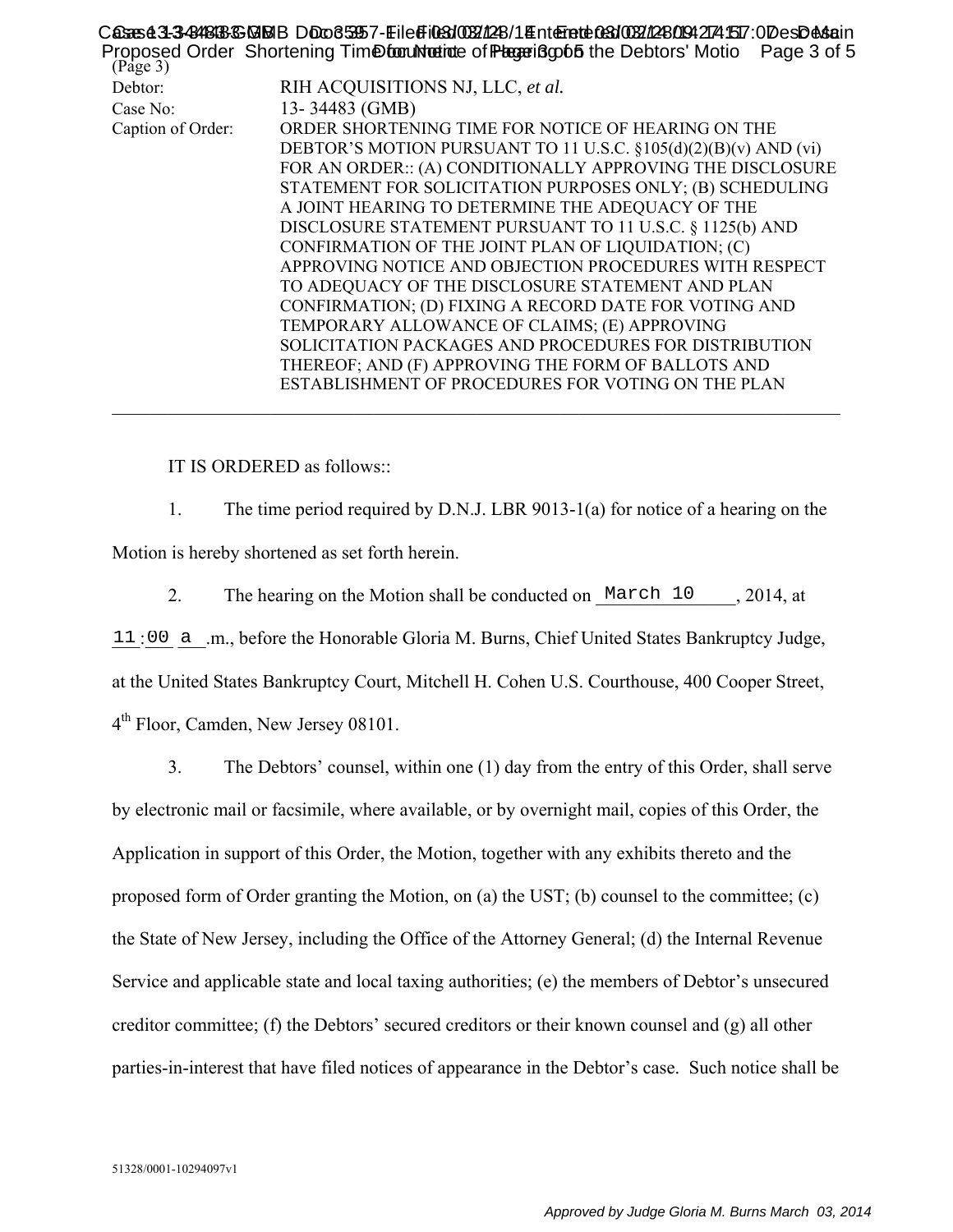Proposed Order Shortening Time for Notice of Hearing on the Debtors' Motio Page 4 of 5 Case 13-34483-GMB Doc 359 Filed 03/03/14 Entered 03/03/14 09:27:11 Desc Main Page 4 of 5

| (Page 4)          |                                                                 |
|-------------------|-----------------------------------------------------------------|
| Debtor:           | RIH ACQUISITIONS NJ, LLC, et al.                                |
| Case No:          | 13-34483 (GMB)                                                  |
| Caption of Order: | ORDER SHORTENING TIME FOR NOTICE OF HEARING ON THE              |
|                   | DEBTOR'S MOTION PURSUANT TO 11 U.S.C. §105(d)(2)(B)(v) AND (vi) |
|                   | FOR AN ORDER:: (A) CONDITIONALLY APPROVING THE DISCLOSURE       |
|                   | STATEMENT FOR SOLICITATION PURPOSES ONLY; (B) SCHEDULING        |
|                   | A JOINT HEARING TO DETERMINE THE ADEQUACY OF THE                |
|                   | DISCLOSURE STATEMENT PURSUANT TO 11 U.S.C. § 1125(b) AND        |
|                   | CONFIRMATION OF THE JOINT PLAN OF LIQUIDATION; (C)              |
|                   | APPROVING NOTICE AND OBJECTION PROCEDURES WITH RESPECT          |
|                   | TO ADEQUACY OF THE DISCLOSURE STATEMENT AND PLAN                |
|                   | CONFIRMATION; (D) FIXING A RECORD DATE FOR VOTING AND           |
|                   | TEMPORARY ALLOWANCE OF CLAIMS; (E) APPROVING                    |
|                   | SOLICITATION PACKAGES AND PROCEDURES FOR DISTRIBUTION           |
|                   | THEREOF; AND (F) APPROVING THE FORM OF BALLOTS AND              |
|                   | ESTABLISHMENT OF PROCEDURES FOR VOTING ON THE PLAN              |
|                   |                                                                 |

deemed good and sufficient notice under the applicable Federal and Local Rules of Bankruptcy Procedure.

4. Any objections to the Motion must be in writing and filed with the Clerk of the

United States Bankruptcy Court electronically by attorneys who regularly practice before the

Bankruptcy Court in accordance with the General order Regarding Electronic Means for Filing,

Signing, and Verification of Documents dated March 27, 2002 (the "**General Order**") and the

Commentary Supplementing Administrative Procedures dated as of March, 2004 (the

"**Supplemental Commentary**") (the General Order, the Supplemental Commentary and the

User's Manual for the Electronic Case Filing System can be found at www.njb.uscourts.gov the

Official website for the Bankruptcy Court) and, by all other parties-in-interest, in writing, and shall be served in

the Supplemental Commentary, so as to be received no later than  $\frac{4}{\sqrt{10}}$  =  $\frac{60}{\sqrt{10}}$  =  $\frac{60}{\sqrt{10}}$  =  $\frac{1}{\sqrt{10}}$  =  $\frac{1}{\sqrt{10}}$  =  $\frac{1}{\sqrt{10}}$  =  $\frac{1}{\sqrt{10}}$  =  $\frac{1}{\sqrt{10}}$  =  $\frac{1}{\sqrt{10}}$  =  $\frac{1}{\sqrt{10$ 

March 6 2014. Oral objections may be heard at the hearing.